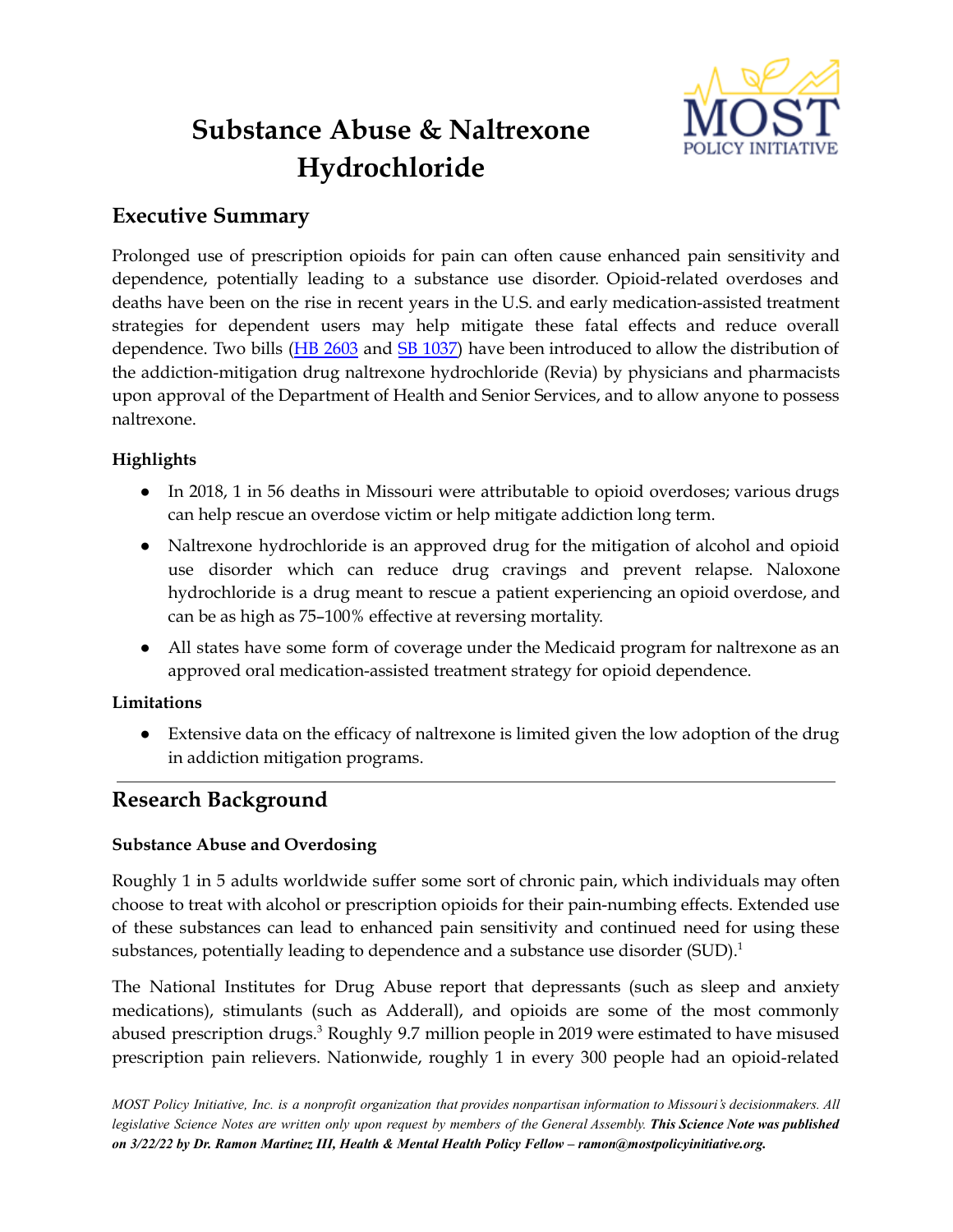hospitalization, and opioid emergency room visits increased by 30% between the years 2016-2017 alone. <sup>2</sup> As many as 1 in 8 patients on opioids eventually develop an opioid use disorder, and 1 in 20 eventually transition to abusing heroin as an alternative to legally prescribed opioids. 4

Since 1999, nearly 800,000 people have died in the U.S. from a drug overdose, of which roughly two-thirds was caused by an opioid overdose. <sup>2</sup> As of 2018, 1 in every 56 Missouri deaths were attributed to opioid overdoses, with deaths reported in all age groups, races, and geographic areas, and with estimated emergency room charges totaling \$116 million dollars. 5

### **Opioid Mechanism of Action and Addiction Mitigation**

Opioids function via a "lock-and-key" mechanism, with drugs like oxycodone or heroin (keys) binding to opioid receptors (locks) in the brain and throughout the body. Opioids in particular stay wedged in these receptors, consistently producing the effects from the drug (such as pain reduction and euphoria). Tolerance can build up over time, requiring additional amounts of drug to achieve the same effect, which can lead to life-threatening overdoses. 6

To overcome this, different types of rescue and addiction mitigation drugs exist to counteract dependence and overdosing. *Agonists* (such as methadone) are slow-acting drugs that kick off toxic opioids from receptors and take their place, while generating the same euphoric effects and can be used for individuals who need that stimulation to function. *Partial agonists* (such as buprenorphine) activate the receptor like an agonist, but to a lesser effect, which allows patients to taper off opioid use by providing some stimulation while reducing the chances and severity of withdrawal symptoms. *Antagonists* (such as naloxone and naltrexone) are drugs that bind to receptors and produce no euphoric sensation, thus are useful in drug mitigation protocols where patients can be administered the drug to stay opioid-free and are no longer opioid-dependent, given the increased chances for withdrawal and drug relapse. 7

Substance abuse, and particularly injection drug use, increased as a result of the COVID-19 pandemic. For more information, please see our Science Notes on [COVID-19,](https://mostpolicyinitiative.org/science-note/covid-19-mental-health-substance-abuse/) Mental Health & [Substance](https://mostpolicyinitiative.org/science-note/covid-19-mental-health-substance-abuse/) Abuse, and Syringe Access [Programs](https://mostpolicyinitiative.org/science-note/needle-exchange-programs/).

### **Terminology and Pharmacology of Naltrexone Hydrochloride**

Naltrexone Hydrochloride is a non-addictive, non-opioid based medication approved by the U.S. Food and Drug Administration (FDA) for the treatment of both alcohol use (AUD) and opioid-use disorders (OUD). <sup>8</sup> While naltrexone itself as an antagonist has no potential for abuse, it helps to block the euphoric and sedative effect of opioids, while also reducing and suppressing opioid cravings.<sup>8</sup> Naltrexone differs from naloxone (Narcan) in that while naloxone is used as a rescue drug in emergency overdoses and can be as high as 75-100% effective at reversing mortality, naltrexone is meant for long-term addiction-mitigation. $^{9,10}$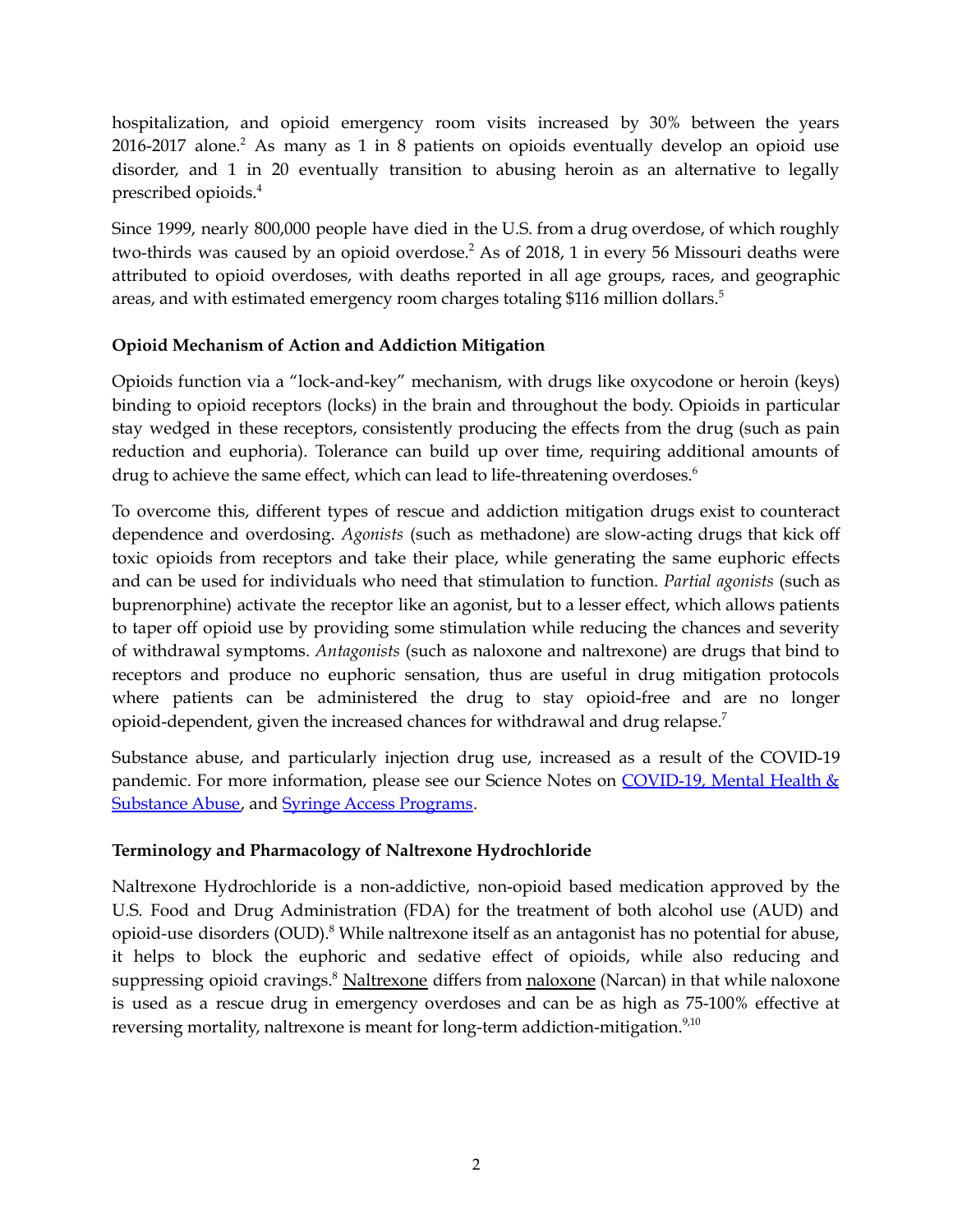#### Efficacy of Naltrexone Hydrochloride

Naltrexone can be administered orally or through long-release muscular injectables, which may result in fewer missed doses than oral administration. Apart from notable withdrawal symptoms, naltrexone side effects can include diarrhea, abdominal cramps, and increased blood pressure. Naltrexone combined with behavioral therapy is consistently listed by researchers as a component of best clinical practice for reducing relapses. 9

Because of the non-euphoric nature of naltrexone, patient interest to initiate treatment can also be low, and lead to lower levels of patient use without peer or behavioral health support. For example, a comparative study of methadone, buprenorphine, and naltrexone found that only methadone and buprenorphine were associated with reduced opioid-related medical care after 3-months. <sup>11</sup> However, a study on naltrexone alone found that injectable naltrexone showed a 37% efficacy for preventing relapse in chronic heroin users (as measured by negative heroin tests), compared to 23% for oral naltrexone.<sup>12</sup> Another study found that naltrexone was up to 61% effective at preventing relapse for opioids, with injectable naltrexone being the most effective at reducing self-reported heroin-cravings for patients. <sup>13</sup> Further, it has been shown that while an injectable naltrexone regimen is harder for patients to initiate than a buprenorphine regimen and can affect early chances of relapse, 6-month follow-up of patients in both groups showed similar efficacies longer term. 14

Lack of familiarity among medical personnel, limited insurance coverage, and zoning restrictions for outpatient clinics have all been cited as barriers towards effective use of addiction mitigation medications.<sup>15</sup> As such, extensive data on the efficacy of naltrexone is limited given the low adoption of the drug in addiction mitigation programs.

### **State-Level Legislation**

Missouri law (**RSMo [195.206](https://revisor.mo.gov/main/OneSection.aspx?section=195.206#:~:text=195.206.,%E2%80%94%20immunity%20from%20liability%2C%20when.)**) exclusively permits the dispensation of the rescue drug naloxone by pharmacists during an emergency standing order. Introduced in the 2022 Missouri Legislative Session, two bills (HB [2603](https://house.mo.gov/Bill.aspx?bill=HB2603&year=2022&code=R) and SB [1037\)](https://www.senate.mo.gov/22info/BTS_Web/Bill.aspx?SessionType=R&BillID=72965675) would allow the director of the Department of Health and Senior Services to issue a statewide standing order for licensed physicians and pharmacists to dispense an addiction mitigation medication or opioid-antagonist, such as naltrexone hydrochloride, if it has been approved by the FDA. The bills further allow anyone to possess naltrexone legally..

Several states (including KY, OK, and TN) have limited the amount of drug or length of time by which opioid medications can be prescribed at one time in an effort to reduce the chance of patients becoming chronically addicted, ranging from 3–14 days. <sup>16</sup> As of 2020, 47 states (including MO, AR, IL, KY, NE, OK, TN) and the District of Columbia have also passed "Good Samaritan" laws for individuals who have administered an approved *rescue drug*, meant to counteract the effects of a life-threatening overdose, if the individual acted in good faith and immediately contacts emergency authorities (Figure 1). <sup>17</sup> These laws can vary on the specific drug that retains these protections, and can also extend to the overdose victim. A study by the U.S. Government Accountability Office found that states with Good Samaritan laws were linked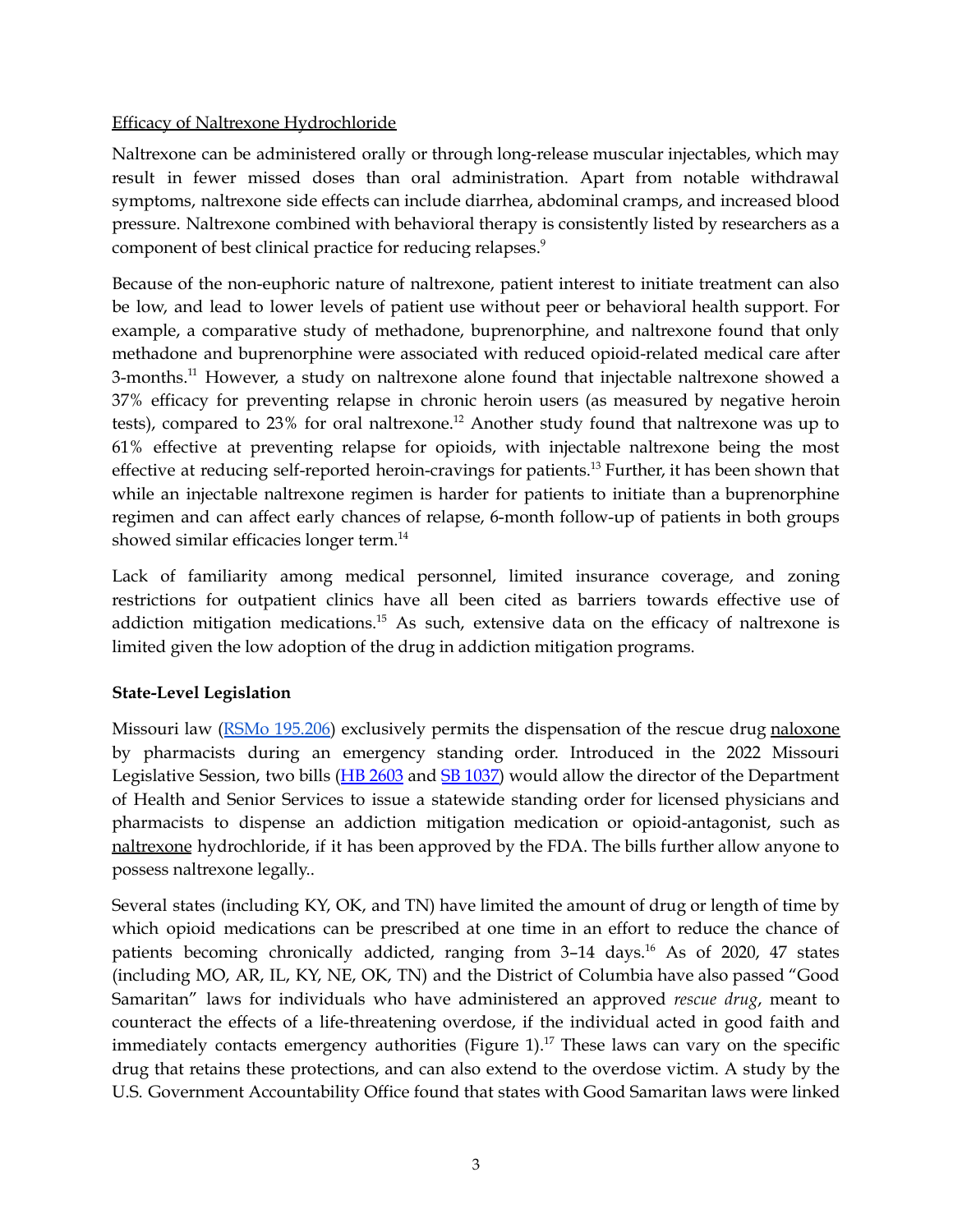to lower rates of overdose deaths by opioids. However public awareness of these laws varied by population. 18



Good Samaritan Fatal Overdose Prevention Laws:

**Figure 1: Map of states with laws protecting bystanders from civil liabilities for administering addiction-mitigation medications.** Blue states have laws that protect "Good Samaritans" from prosecution and arrest, red states protect from prosecution, gray states prevent certain types of evidence from being used in a case, and green states have no laws that protect the bystander or the overdose victim. Map reproduced from the Legislative Analysis and Public Policy Association.<sup>17</sup>

Since 2018, all states have maintained Medicaid coverage for naltrexone as an approved oral medication-assisted treatment strategy for opioid dependence. <sup>19</sup> The American College of Emergency Physicians also reported in 2017 that 43 states maintained a standing order for distribution of the rescue drug naloxone by physicians and pharmacists for immediate overdoses.<sup>20</sup> States with opioid response programs that had the most success in reducing overdose deaths and addiction have focused on 1) authorizing first responders, pharmacists, and bystanders to administer rescue drugs, 2) reduce barriers to obtaining addiction mitigation drugs, 3) have robust telehealth infrastructure, 4) covered substance use disorder care, and 5) focused on enrolling rural populations in Medicaid.<sup>21</sup>

#### **References**

- 1. Pahng, A. R. & Edwards, S. (2021). The Convergent Neuroscience of Affective Pain and Substance Use Disorder. *Alcohol Res* **41**, 14-14, doi:10.35946/arcr.v41.1.14.
- 2. *Opioid Crisis Statistics*, (2021). [https://www.hhs.gov/opioids/about-the-epidemic/opioid-crisis-statistics/index.html.](https://www.hhs.gov/opioids/about-the-epidemic/opioid-crisis-statistics/index.html)
- 3. *Commonly Abused Prescription Drugs*, (2011). [https://nida.nih.gov/sites/default/files/rx\\_drugs\\_placemat\\_508c\\_10052011.pdf](https://nida.nih.gov/sites/default/files/rx_drugs_placemat_508c_10052011.pdf).